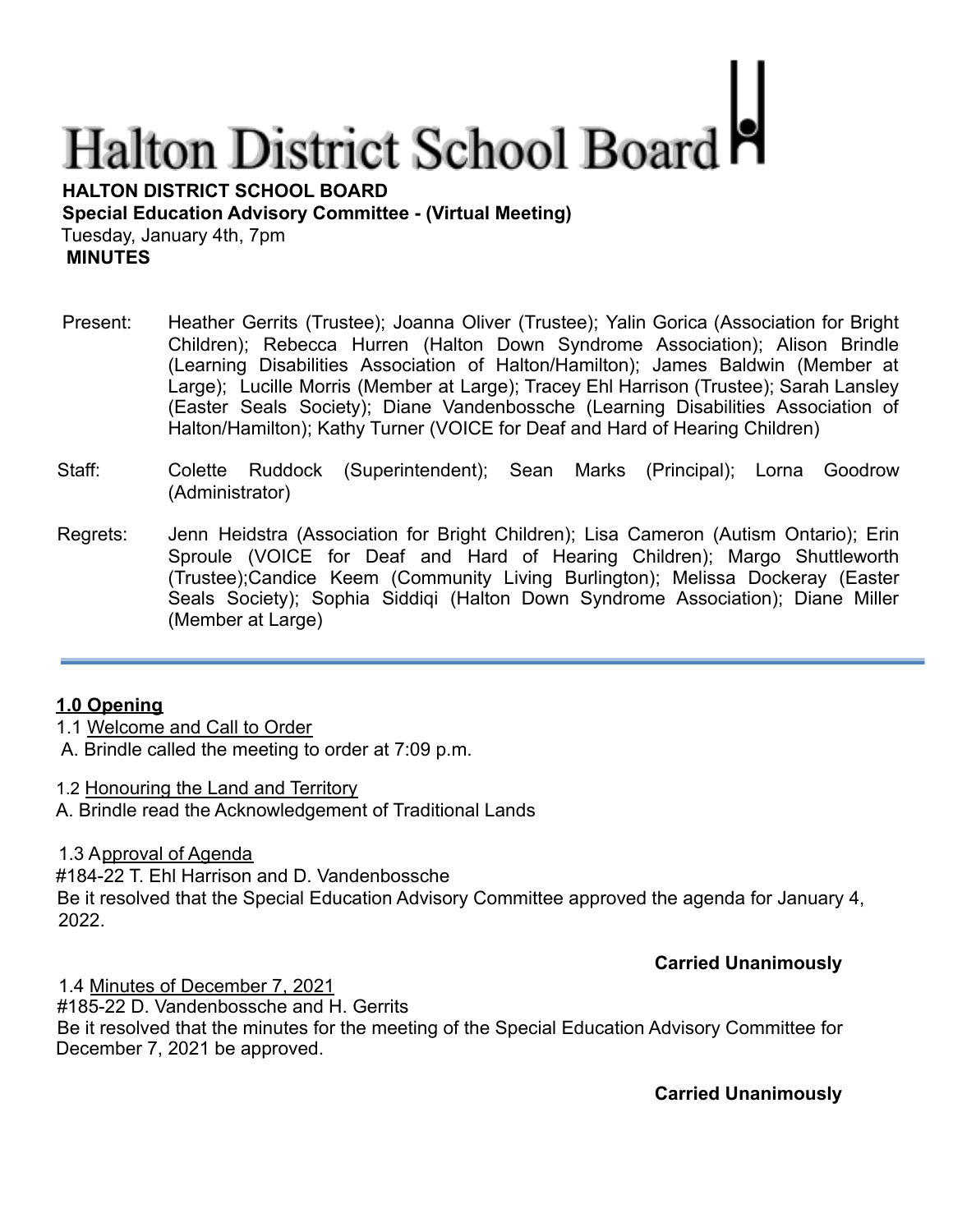# **2.0 Action**

Allison Ippolito, General Manager of Human Resources and Ian Gaudet, Executive Officer of Facility Services presented the Annual Report for the AODA Committee. There was an opportunity for members to ask questions. Superintendent Ruddock and SEAC Chair Alison Brindle thanked both Allison and Ian for their informative presentation.

## **3.0 SEAC Discussion/Question Period**

Y. Gorica - what is the policy regarding whether to move a student with special needs from in person to remote learning because the school cannot provide sufficient EA support? SO Ruddock responded that the board offered parents their choice of delivery model, based on family preference / need. SO Ruddock commented that many issues have yet to be resolved but that discussions have started. We try to be flexible and compassionate and provide sufficient support to all of our students and make all of our resources available to support students. SO Ruddock wanted to acknowledge our Special Education staff and all of their hard work and dedication in supporting all of our special needs students that are starting back tomorrow with in-person learning.

# **4.0 Communication to SEAC**

4.1 Superintendent's Report

- 1. Reopening of schools January 5th:
	- Most students are to access the learning remotely
	- Students in Life Skills, CPP, Communications classes, ECPP and Project Search offered in-person learning
	- Students with significant special education needs beyond those classes/programs may be determined to need in-person to access learning if they cannot be accommodated in remote
	- Additional IPAC measures will be implemented
	- Changes to access to testing, isolation periods and reporting of cases in schools

2. Halton Hills council recently approved their ActiVan service (a transportation service for seniors and individuals with disabilities) to transport their clients to Oakville Hospital. For our students in Project Search, this means the program is more accessible where transportation was previously a barrier or a burden for some.

3. Elsie McGill Secondary School is scheduled to move into their completed new school building for Semester 2. This will also be the site of our 7th Community Pathways Program in the board, beginning in September 2022. The school will begin the transition of incoming Grade 9 and 10 CPP students, as defined by the CPP Milton boundary. Given EMSS will not offer Essential level programming, students seeking CPP with integration into Essentials would be assigned to CKSS.

4. Ontario Autism Program (OAP) Entry to School program -new Ministry initiative to support students with Autism with an intensive 6 month program prior to entry into school and then working collaboratively with the school team as the student enters school. The Ministry ran a request for proposals for a service provider and recently announced that ErinOak has been awarded the contract in the Halton Region. In the coming months, we look forward to collaborating with ErinOak in this work.